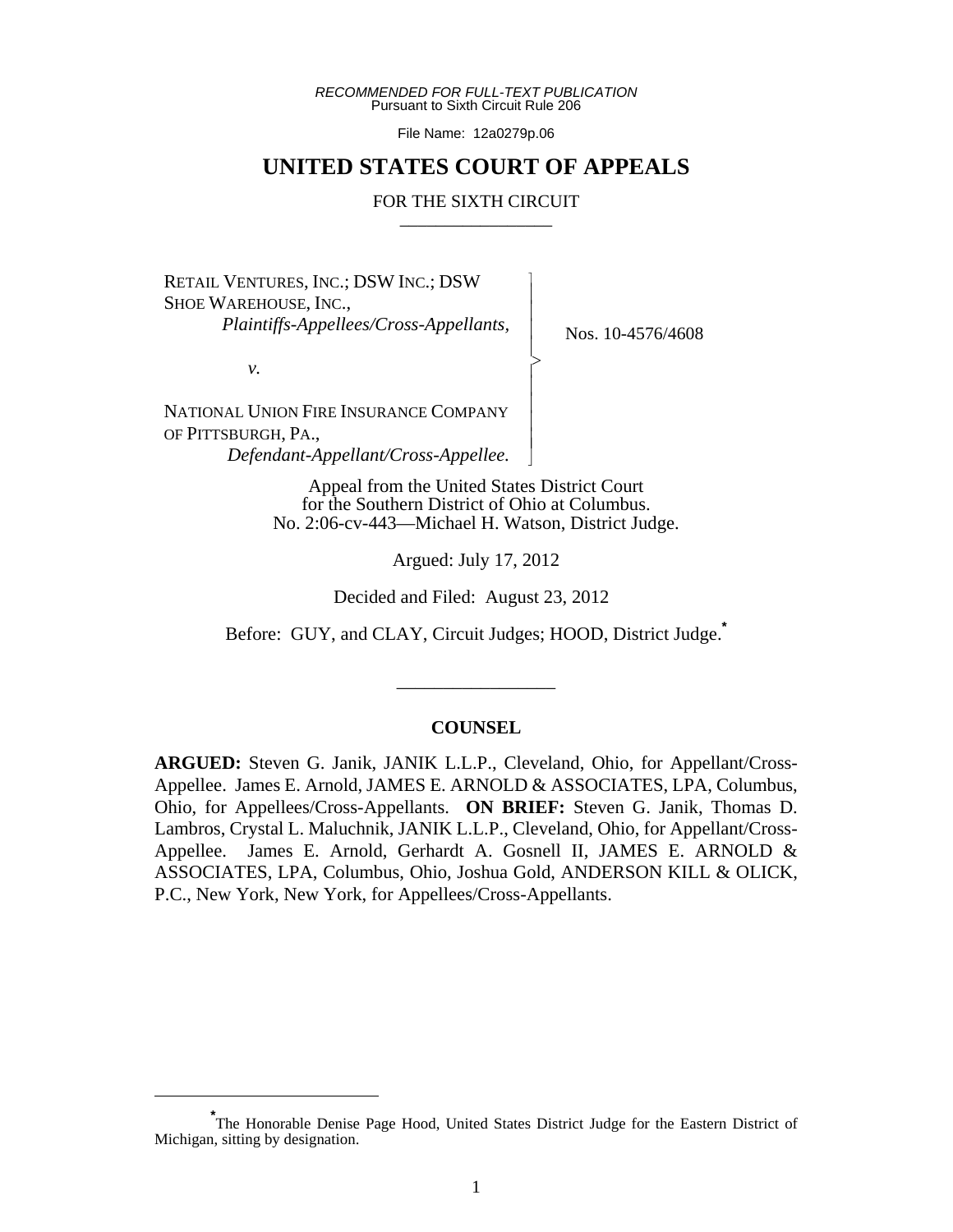# **OPINION \_\_\_\_\_\_\_\_\_\_\_\_\_\_\_\_\_**

**\_\_\_\_\_\_\_\_\_\_\_\_\_\_\_\_\_**

RALPH B. GUY, JR., Circuit Judge. Defendant National Union Fire Insurance Company of Pittsburgh, PA, a subsidiary of AIG, Inc., appeals from the final judgment entered in favor of plaintiffs Retail Ventures, Inc., DSW Inc., and DSW Shoe Warehouse, Inc., for more than \$6.8 million in stipulated losses and prejudgment interest. Plaintiffs prevailed on cross-motions for summary judgment with respect to the claim for coverage under a computer fraud rider to a "Blanket Crime Policy" for losses resulting from a computer hacking scheme that compromised customer credit card and checking account information. Defendant claims the district court erred: (1) in finding that plaintiffs suffered a loss "resulting directly from" the "theft of any Insured property by Computer Fraud"; and (2) in rejecting application of the exclusion of "any loss of proprietary information, Trade Secrets, Confidential Processing Methods or other confidential information of any kind." Plaintiffs' cross-appeal challenges the district court's rejection of the tort claim for breach of the duty of good faith and fair dealing. After review of the record and consideration of the arguments presented on appeal, the judgment of the district court is affirmed.

# **I.**

The circumstances surrounding the hacking incident are not at issue on appeal, although it is now known that it was part of a larger scheme led by convicted computer hacker Albert Gonzalez. Briefly, between February 1 and February 14, 2005, hackers used the local wireless network at one DSW store to make unauthorized access to plaintiffs' main computer system and download credit card and checking account information pertaining to more than 1.4 million customers of 108 stores.**<sup>1</sup>** Fraudulent transactions followed using the stolen customer payment information, to which plaintiffs

**<sup>1</sup>** Information from the magnetic stripe on the back of customer credit cards and customer bank account and driver's license information was received and stored electronically on plaintiffs' computer system.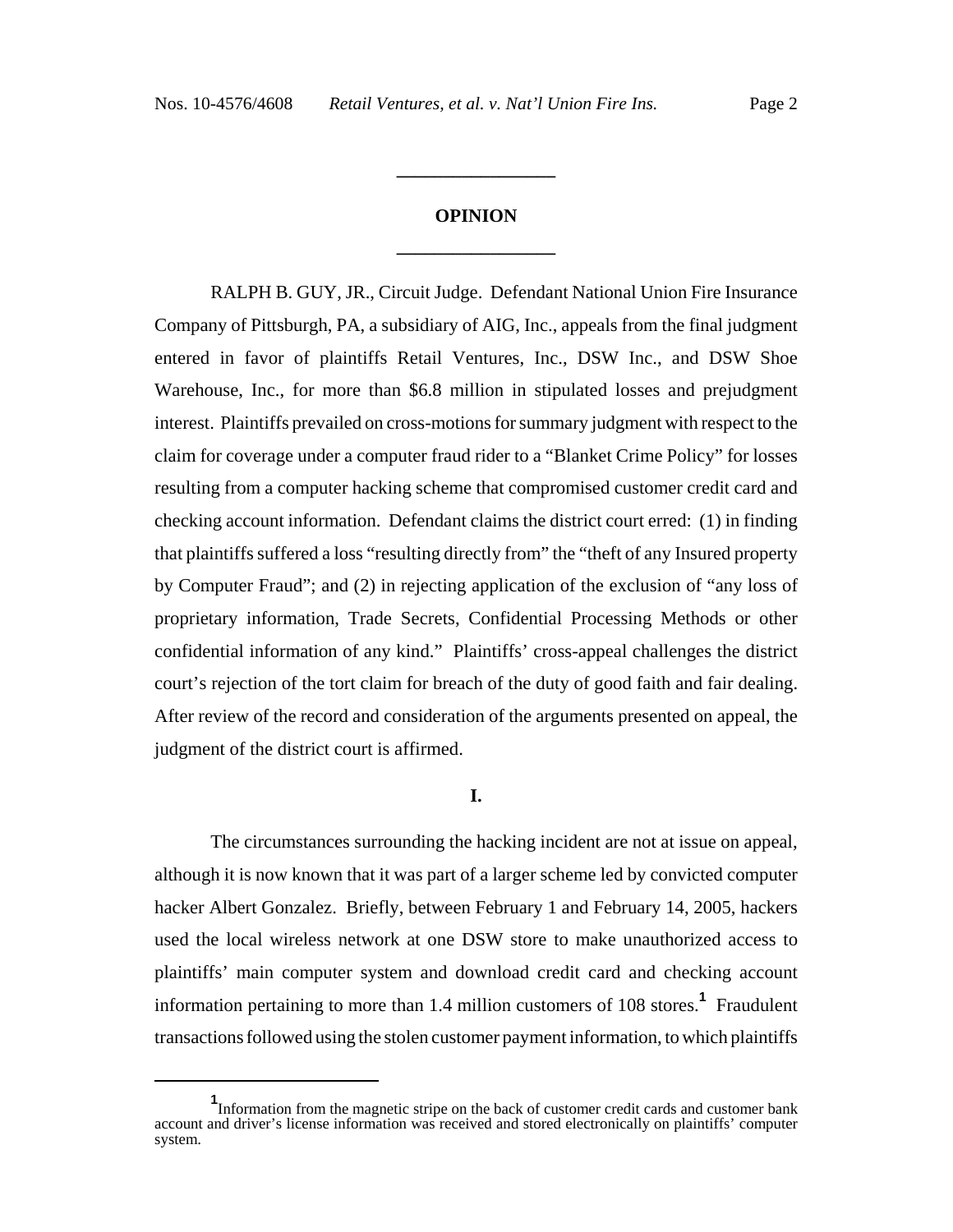were first alerted by one of the affected credit card companies on March 2, 2005. Plaintiffs launched an investigation that quickly revealed the data breach; National Union was notified of the insurance claim at issue; and, in April 2005, National Union, through its affiliate AIG Technical Services, Inc., advised plaintiffs that an investigation would be carried out "under a full reservation of all rights and defenses at law, in equity, and under the terms and conditions of the bond."

In the wake of the data breach, plaintiffs incurred expenses for customer communications, public relations, customer claims and lawsuits, and attorney fees in connection with investigations by seven state Attorney Generals and the Federal Trade Commission (FTC). The FTC's inquiry was resolved administratively with a consent decree requiring, *inter alia*, that plaintiffs establish and maintain a comprehensive information security program designed to protect the security, confidentiality, and integrity of personal information collected from or about consumers. *In the Matter of DSW, Inc.*, No. C-4157, 2006 WL 752215 (FTC Mar. 7, 2006). The largest share of the losses—more than \$4 million—arose from the compromised credit card information: namely, costs associated with charge backs, card reissuance, account monitoring, and fines imposed by VISA/MasterCard. That amount was determined by the settlement of plaintiffs' contractual obligations with credit card processor, National Processing Company, LLC (a/k/a BA Merchant Services, LLC).

Plaintiffs submitted an initial partial proof of loss and supporting information in September 2005. Defendant sent that partial claim to outside counsel for analysis of the coverage question—first to John Petro, Esq., and then to Thomas Hanlon, Esq.—before denying coverage for the reasons stated in a letter dated January 30, 2006. Petro initially opined that there was coverage under the computer fraud rider, but he later backtracked and agreed with Hanlon's assessment that the loss was excluded. Asserting that defendant's investigation was so inadequate or "one-sided" as to establish bad faith, plaintiffs point to defendant's pursuit of the second opinion from an attorney whose firm regularly provided services to AIG and Petro's explanation of how he "missed" the exclusion pointed out by Hanlon.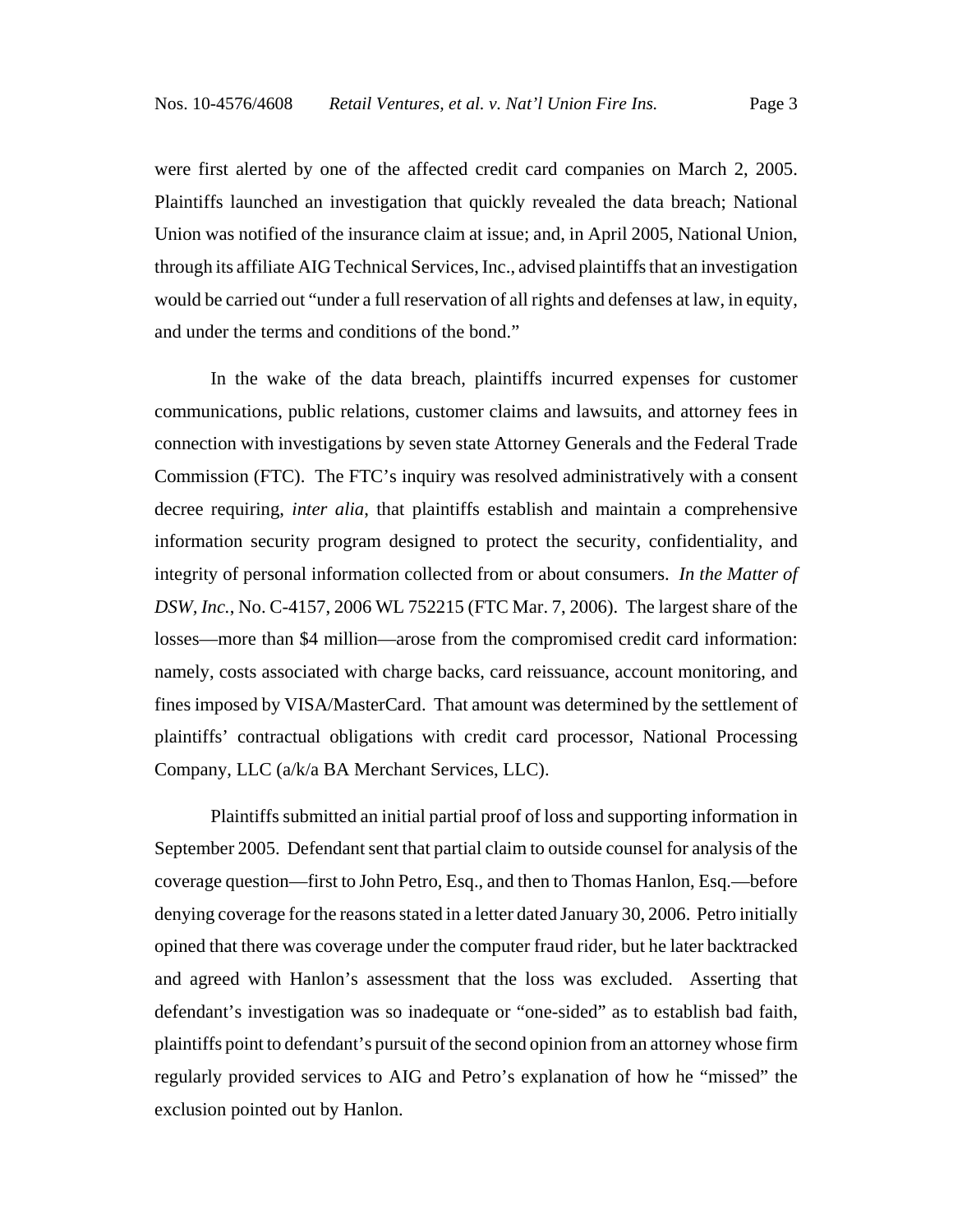The January 2006 denial letter questioned the "location" of the loss; stated that the loss appeared to be excluded because it related to the theft of confidential customer information excluded by Paragraph 9 of the computer fraud rider; and added in a footnote that the policy did not cover "indirect loss" in light of Exclusion 2(m). Plaintiffs responded by disclosing additional information—including the forensic analysis of the computer breach prepared a year earlier—to defendant on April 24, 2006; submitting a supplemental partial proof of loss on May 8, 2006; and commencing this lawsuit on May 9, 2006. Defendant subsequently clarified its position, but continued to deny coverage in a letter dated May 12, 2006. That letter explained that coverage would still be excluded because the claims arose from "third party theft of proprietary confidential customer credit card information." A final proof of loss was not submitted by plaintiffs until June 29, 2007.

Plaintiffs' claims for declaratory judgment, breach of contract, and breach of the duty of good faith and fair dealing were answered by defendant's counterclaim seeking declaratory judgment in its favor. Defendant alleged that plaintiffs had not sustained loss "resulting directly from" the theft of customer information; that general exclusions in Paragraph 2(k), (m) and (n) applied; and that coverage was specifically excluded under Paragraph 9 of Endorsement 17. After discovery, cross-motions for summary judgment were filed in two waves. The district court resolved the coverage and exclusion issues in plaintiffs' favor in the opinion and order issued March 30, 2009, and rejected plaintiffs' claims of bad faith in a separate opinion and order issued September 28, 2010. Then, to resolve the issues that remained for trial without waiving the right to appeal, the parties stipulated to a summary of losses incurred by plaintiffs (minus the self-insured retention) totaling more than \$5.3 million and the calculation of associated prejudgment interest in excess of \$1.49 million. Judgment was entered accordingly. Defendant appealed, and plaintiffs have cross-appealed.**<sup>2</sup>**

**<sup>2</sup>** Defendant filed a motion to strike a large part of plaintiffs' fourth brief on the grounds that it improperly addressed the coverage and exclusion issues that were raised in defendant's appeal. Because plaintiffs' fourth brief permissibly addressed the related issues of its cross-appeal challenging the finding that defendant was reasonably justified in denying coverage, the motion to strike is DENIED.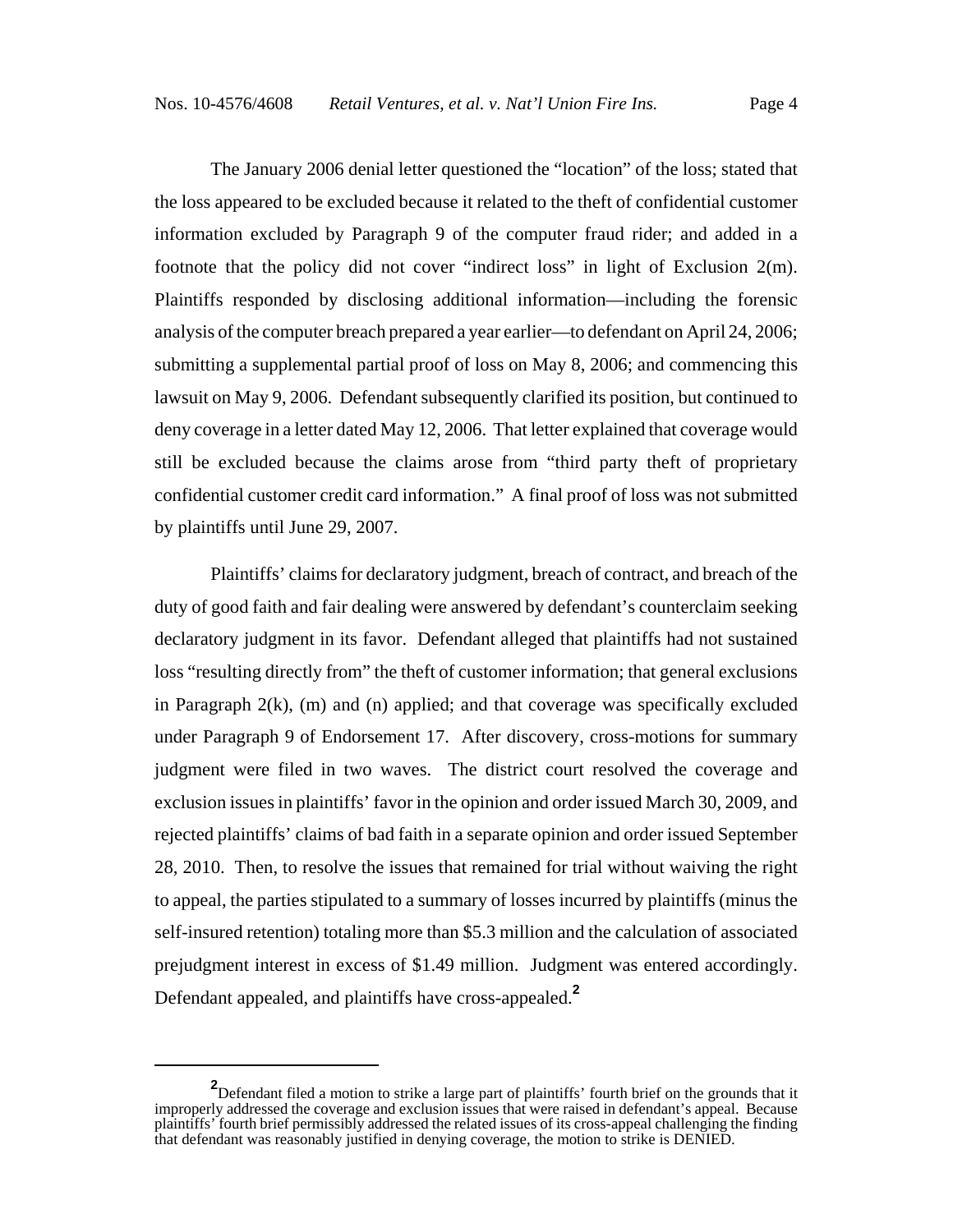#### **II.**

Summary judgment is appropriate when, viewing the factual inferences and all reasonable inferences in favor of the nonmoving party, there are no genuine issues of material fact in dispute and the moving party is entitled to judgment as a matter of law. *See* FED. R. CIV. P. 56(a). Our review of the district court's decision granting summary judgment is *de novo. La Quinta Corp. v. Heartland Props. LLC*, 603 F.3d 327, 335 (6th Cir. 2010). We apply the same standard in reviewing decisions on cross-motions for summary judgment, evaluating each motion on its own merits. *Id*.

#### **A. Defendant's Appeal**

In this diversity action governed by Ohio law, contract interpretation is a question of law for the court. *Leber v. Smith*, 639 N.E.2d 1159, 1163 (Ohio 1994). The district court correctly summarized the general principles of contract interpretation as follows:

In interpreting an insurance contract, the court is to give effect to the intent of the parties to the agreement. *Hamilton Ins. Serv., Inc. v. Nationwide Ins. Cos.*, 86 Ohio St. 3d 270, 273 (1999), citing *Employers' Liab. Assur. Corp. v. Roehm*, 99 Ohio St. 343 (1919) (syllabus). Ohio courts shall give insurance contract terms their plain and ordinary meaning unless another meaning is clearly apparent from the contents of the policy. *Alexander v. Buckeye Pipe Line Co.*, 53 Ohio St. 2d 241 (1978) (syllabus ¶ 2). Further, a court must give meaning to every paragraph, clause, phrase, and word. *Affiliated FM Ins. Co. v. Owens-Corning Fiberglas Corp.*, 16 F.3d 684, 686 (6th Cir. 1994). When the language of a written contract is clear, a court may look no further than the writing itself to find the intent of the parties. *Id*. As a matter of law, a contract is unambiguous if it can be given a definite legal meaning. *Westfield Ins. Co. v. Galatis*, 100 Ohio St. 3d 216, 219 (2003), citing *Gulf Ins. Co. v. Burns Motors, Inc.*, 22 S.W.3d 417, 423 (Tex. 2000).

A term is ambiguous if it is reasonably susceptible of more than one meaning. *St. Mary's Foundry, Inc. v. Employers Ins. of Wausau*, 332 F.3d 989, 992 (6th Cir. 2003) (citations omitted). Where the written contract is standardized and between parties of unequal bargaining power, an ambiguity in the writing will be interpreted strictly against the drafter and in favor of the nondrafting party. *Cent. Realty Co. v. Clutter*, 62 Ohio St. 2d 411, 413 (1980). In the insurance context, as the insurer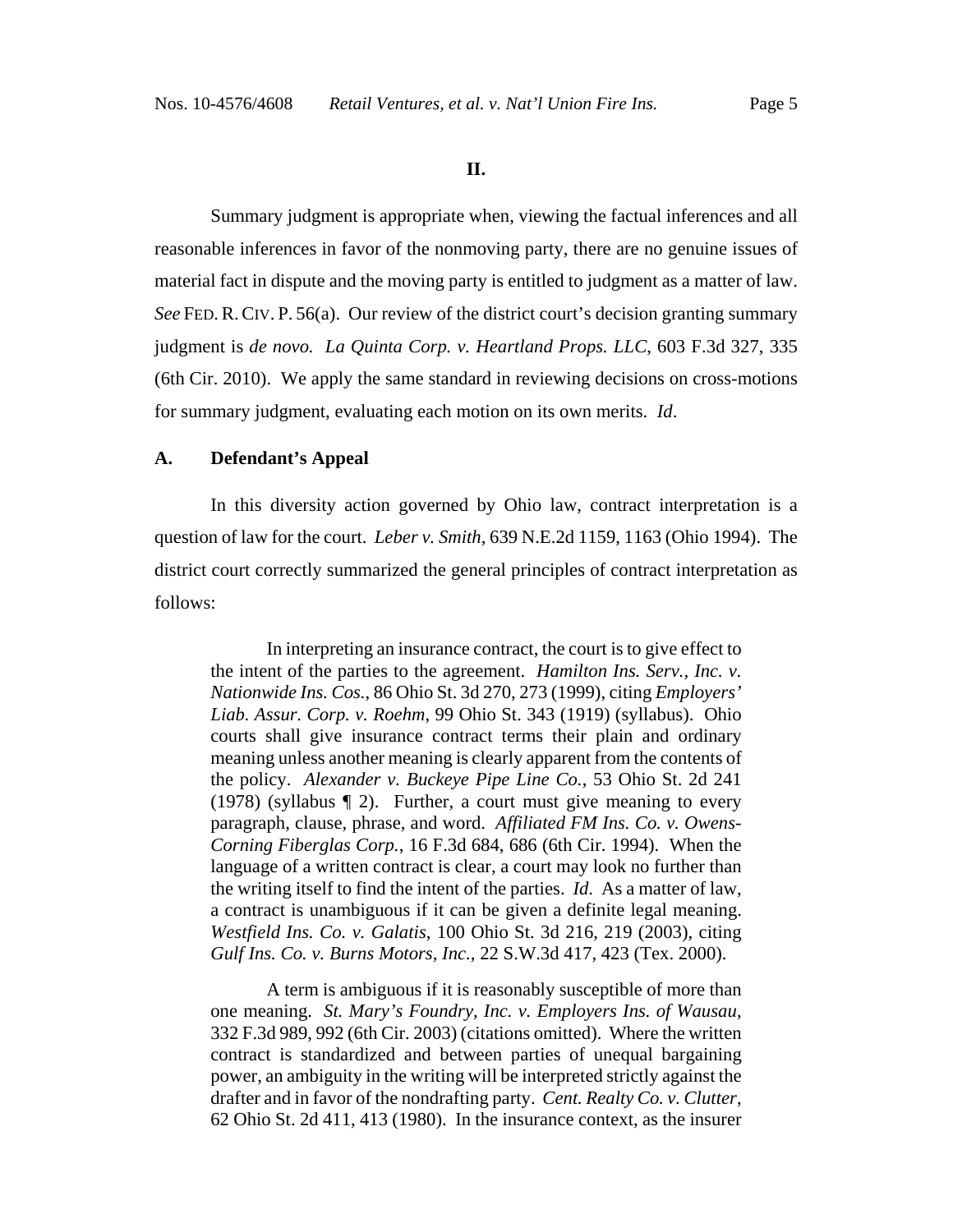customarily drafts the contract, an ambiguity in an insurance contract is ordinarily interpreted against the insurer and in favor of the insured. *King v. Nationwide Ins. Co.*, 35 Ohio St. 3d 208 (1988) (syllabus). Nonetheless, this rule "will not be applied so as to provide an unreasonable interpretation of the words of the policy." *Morfoot v. Stake*, 174 Ohio St. 506 (1963) (syllabus ¶ 1).

We must determine how the Ohio courts would interpret the policy by looking first to Ohio law as determined by the Ohio Supreme Court, and then to all other sources. *Bovee v. Coopers & Lybrand CPA*, 272 F.3d 356, 361 (6th Cir. 2001).

#### **1. Coverage**

The only coverage provisions at issue are found in Endorsement 17's "Insuring Agreement XVIII," entitled "Computer & Funds Transfer Fraud Coverage." Specifically, defendant agreed in pertinent part to pay the insured for:

XVIII. Loss which the Insured shall sustain resulting directly from:

A. The theft of any Insured property by Computer Fraud; . . . .

Endorsement 17 defines "Computer Fraud" to mean "the wrongful conversion of assets under the direct or indirect control of a Computer System by means of: (1) The fraudulent accessing of such Computer System; (2) The insertion of fraudulent data or instructions into such Computer System; or (3) The fraudulent alteration of data, programs, or routines in such Computer System." As for "Insured property," the policy generally defines the property interests covered as follows:

Section 5. The Insured property may be owned by the Insured, or held by the Insured in any capacity whether or not the Insured is liable for the loss thereof, or may be property as respects which the Insured is legally liable; provided, Insuring Agreements II, III and IV apply only to the interest of the Insured in such property, . . . .

Endorsement 17 adds that coverage applied "only with respect to . . . Money or Securities or Property located on the premises of the Insured."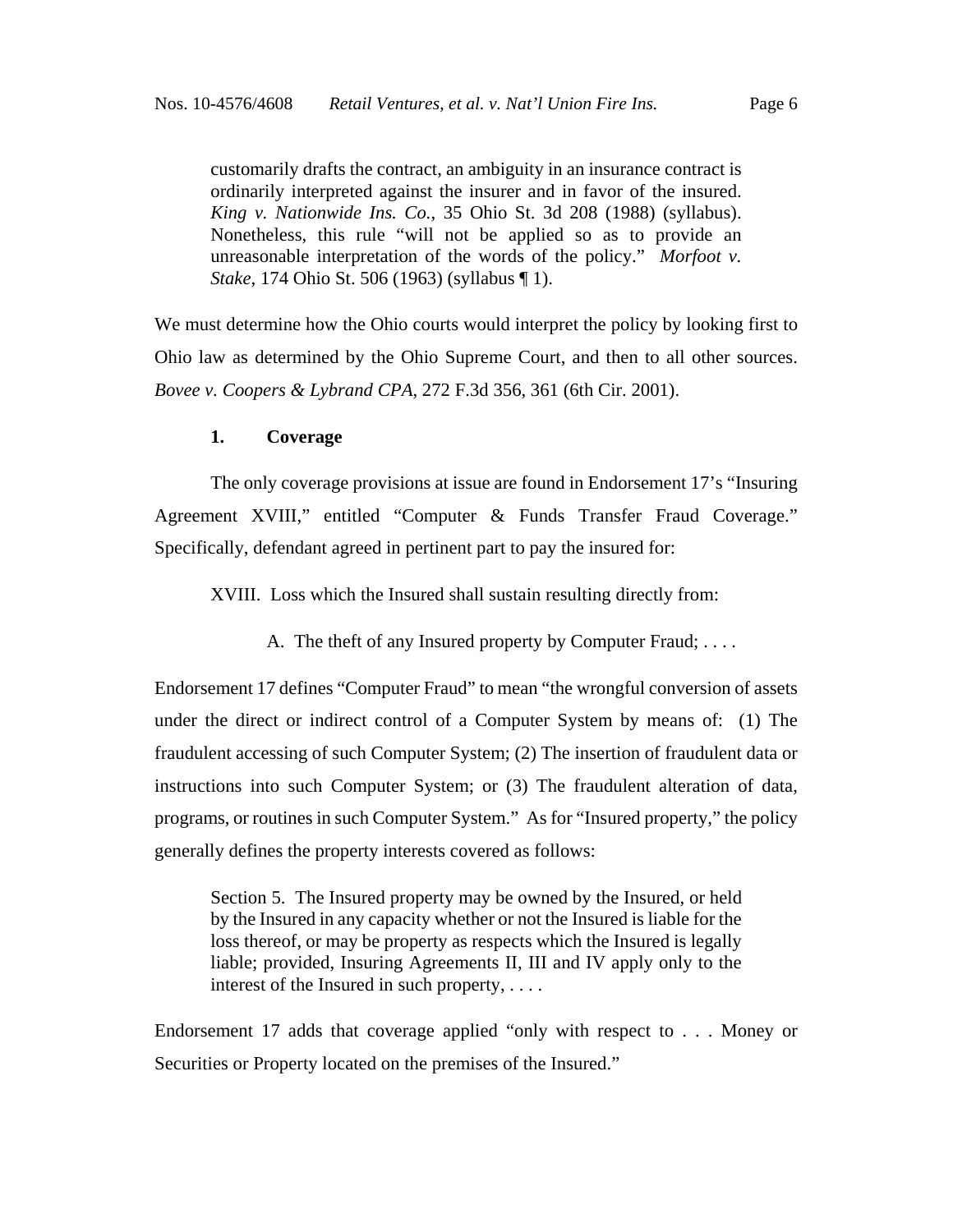Three general exclusions, which Endorsement 17 made applicable to Insuring Agreement XVIII, are relied upon by defendant to support the contention that only first party coverage was intended. Those exclusions, found in Section  $2(k)$ , (m), and (n) provide that the policy "does not apply":

(k) to the defense of any legal proceeding brought against the Insured, or to fees, costs or expenses incurred or paid by the Insured in prosecuting or defending any legal proceeding whether or not such proceeding results or would result in a loss to the Insured covered by this Policy, except as may be specifically stated to the contrary in this Policy;

. . . .

- (m) to damages of any type for which the Insured is legally liable, except direct compensatory damages arising from a loss covered under this Policy;
- (n) to costs, fees and other expenses incurred by the Insured in establishing the existence of or amount of loss covered under this Policy.

Except for (m), these exclusions represent limits placed on coverage for an insured's own damages and do not speak to third party losses.**<sup>3</sup>**

Defendant does not dispute that the unauthorized access and copying of customer information stored on plaintiffs' computer system involved the "theft of any Insured property by Computer Fraud," (although there is no indication whether it was property owned by plaintiffs, held in some capacity by plaintiffs, or was property for which plaintiffs were legally liable). What is disputed, however, is whether the district court was correct in concluding in this case of first impression that the loss plaintiffs sustained was loss *resulting directly from* the theft of insured property by computer fraud. The

**<sup>3</sup>** Defendant contends that the district court erred in rejecting its claim that attorney fees and costs incurred in responding to the FTC inquiry were specifically excluded by Section 2(k). Plaintiffs respond that its general liability insurer covered its defense costs for all "legal proceedings," and that the claim in this case was limited to the attorney fees associated with the security breach itself and the FTC's "nonpublic inquiry." The term "legal proceeding" is not defined by the policy, but FTC regulations distinguish "inquiries" and "investigations" from "formal adjudicative proceedings." *Compare* 16 C.F.R. §§ 2.1, 2.4 and 2.8, *with* 16 C.F.R. §§ 3.1 and 3.2. An exclusion in an insurance policy will be interpreted to apply only to that which is clearly intended to be excluded. *Hybud Equip. Corp. v. Sphere Drake Ins. Co.*, 597 N.E.2d 1096, 1102 (Ohio 1992). The district court did not err in this regard.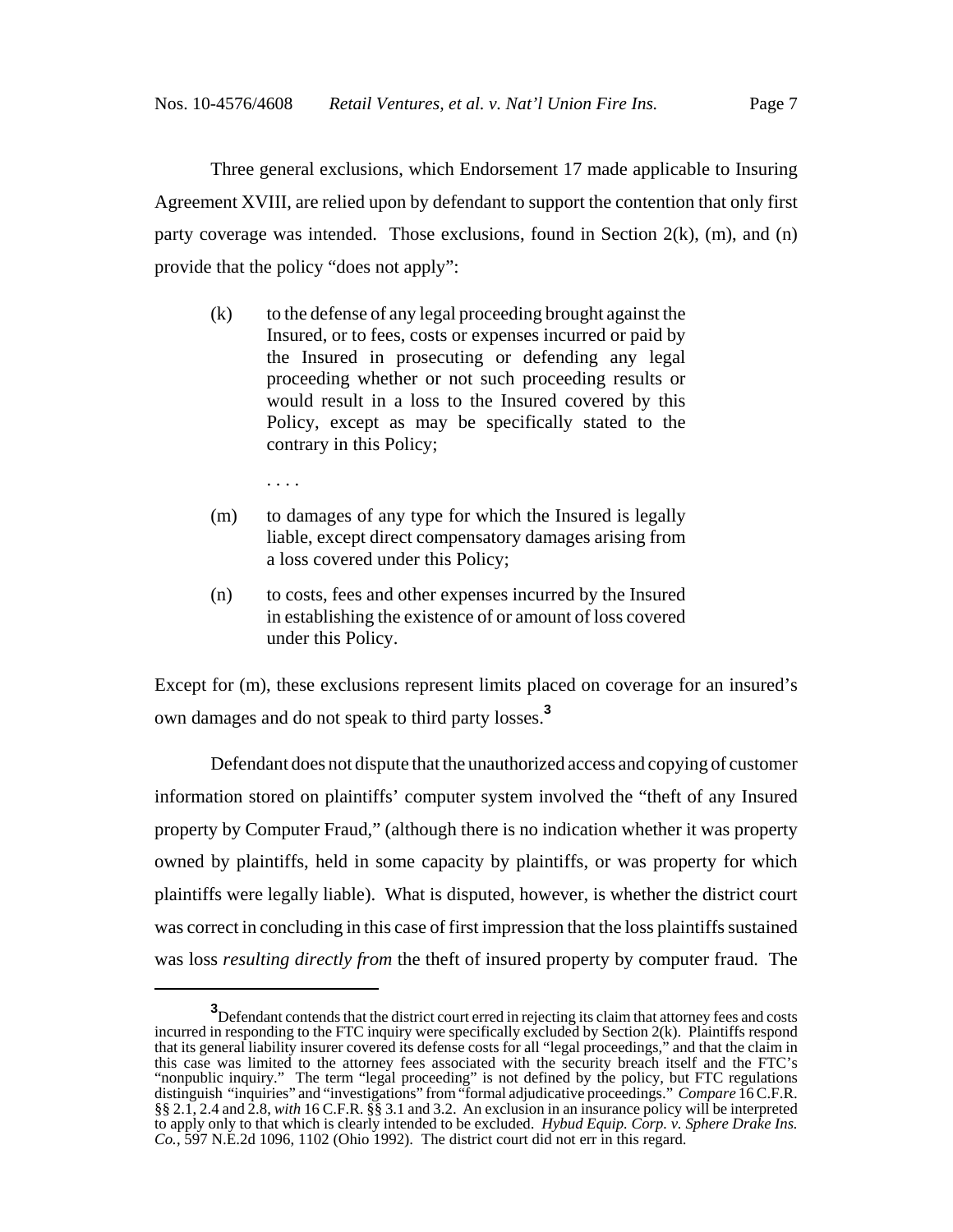district court predicted that the Ohio Supreme Court would follow those cases that interpret "resulting directly from" as imposing a traditional proximate cause standard in this context. Accordingly, the district court concluded that "there is a sufficient link between the computer hacker's infiltration of Plaintiffs' computer system and Plaintiffs' financial loss to require coverage under Endorsement 17." Defendant argues that it was error to apply a proximate cause standard for several reasons.

#### **a. Fidelity Bond**

Defendant argues first that the commercial crime policy is a "fidelity bond" and therefore must be interpreted to provide only first party coverage. The district court found that the policy was "not a fidelity bond, *in toto*, as it provided more than fidelity coverage." Further, the district court explained that Endorsement 17 "is not a fidelity bond as there is no mention of employee dishonesty" and that "the terms of Endorsement 17 indicate coverage for losses to third-party assets." While it is true that "fidelity bonds," or "financial institution bonds," typically provide more than just fidelity coverage (*i.e.*, fidelity, forgery, on-premises and off-premises coverage), defendant overstates the significance of the analogy to the fidelity bond cases and the Standard Form 24, Standard Financial Institution Bond. *See First State Bank of Monticello v. Ohio Cas. Ins. Co.*, 555 F.3d 564, 568 (7th Cir. 2009) (Ill. law) (discussing fidelity bonds).

 Nonetheless, to the extent that the district court may have erroneously (or inconsistently) disregarded some fidelity bond cases on that basis, it is clear that the label given to a policy is not determinative of coverage. *See Hillyer v. State Farm Fire & Cas. Co.*, 780 N.E.2d 262, 265 (Ohio 2002) (holding that "it is the type of coverage provided, not the label affixed by the insurer, that determines the type of policy"). Moreover, even in the context of fidelity or dishonest employee coverage, there is no universal agreement among the courts concerning the meaning of the phrase "resulting directly from." *See Universal Mortg. Corp. v. Wurttembergische Versicherung AG*, 651 F.3d 759, 762 (7th Cir. 2011) (describing two competing "interpretive camps"); *The*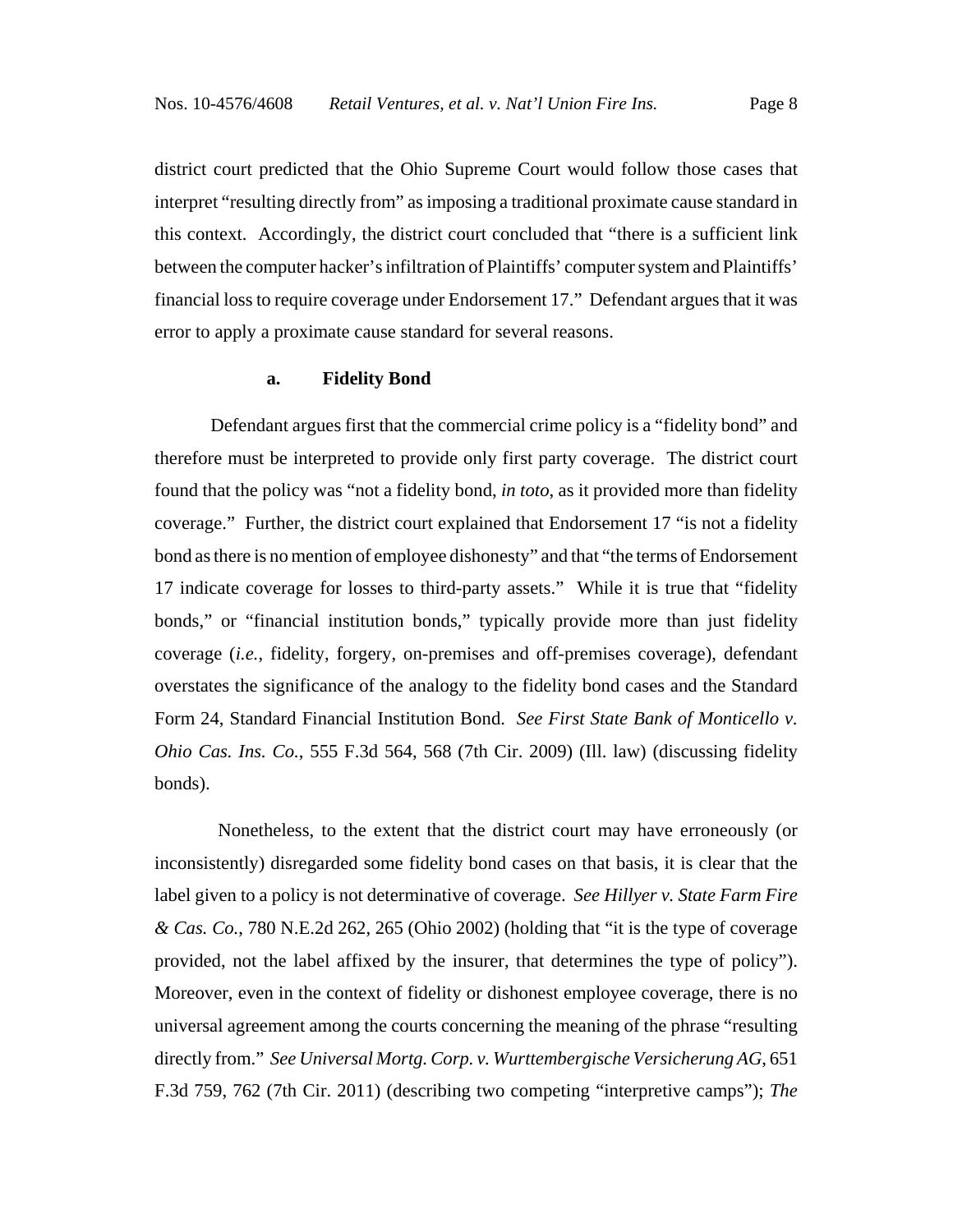*Question of Causation in Loan Loss Cases*, 11 FIDELITY L. ASS'N J. 97, 98 (2005) (noting "split" of authority).

# **i. Direct-Means-Direct Approach**

Defendant urges this court to interpret the "resulting directly from" language as unambiguously requiring that the theft of property by computer fraud be the "sole" and "immediate" cause of the insured's loss. *See, e.g.*, *RBC Mortg. Co. v. Nat'l Union Fire Ins. Co. of Pittsburgh*, 812 N.E.2d 728 (Ill. App. 2004) (Ill. law) (adopting a directmeans-direct standard). Under this approach, loss "resulting directly from" employee misconduct refers only to the insured's *own* loss from employee misconduct and not the insured's vicarious liability to third parties. *See Vons Cos. v. Fed. Ins. Co.*, 212 F.3d 489, 492-93 (9th Cir. 2000) (direct means no vicarious liability); *Aetna Cas. & Sur. Co. v. Kidder, Peabody & Co.*, 246 A.D.2d 202, 209-10 (N.Y. App. 1998) (finding no coverage for third-party claims arising out of misconduct of employee who disclosed confidential information to others that resulted in massive insider trading losses). The Seventh Circuit describes this line of authority as holding that "when an insured incurs liability to a third party—whether in contract or tort—as a result of employee misconduct, financial loss resulting from that liability is not 'directly' caused by the employee misconduct and therefore is not covered by fidelity bonds containing directloss language." *Universal Mortg.*, 651 F.3d at 762 (discussing *RBC* (Ill. law) and *Tri City Nat'l Bank v. Fed. Ins. Co.*, 674 N.W.2d 617, 622-24 (Wis. App. 2003) (Wis. law)).

Courts that have adopted the direct-means-direct approach generally emphasize the historical context of fidelity bonds, which typically bundle indemnity coverage for specific risks, as well as the specific modification to Standard Form 24, Financial Institution Bond, that adopted the loss "resulting directly from" language with the purported intention of narrowing coverage. *See id.* at 761-62; *Monticello*, 555 F.3d at 570 (discussing revisions to standard form). These decisions also reason that "resulting directly from" suggests stricter causation than proximate cause because "directly" implies an immediacy to the fraud. *See RBC*, 812 N.E.2d at 736-37 (rejecting proximate cause as "too broad to capture accurately the intent behind the phrase 'loss resulting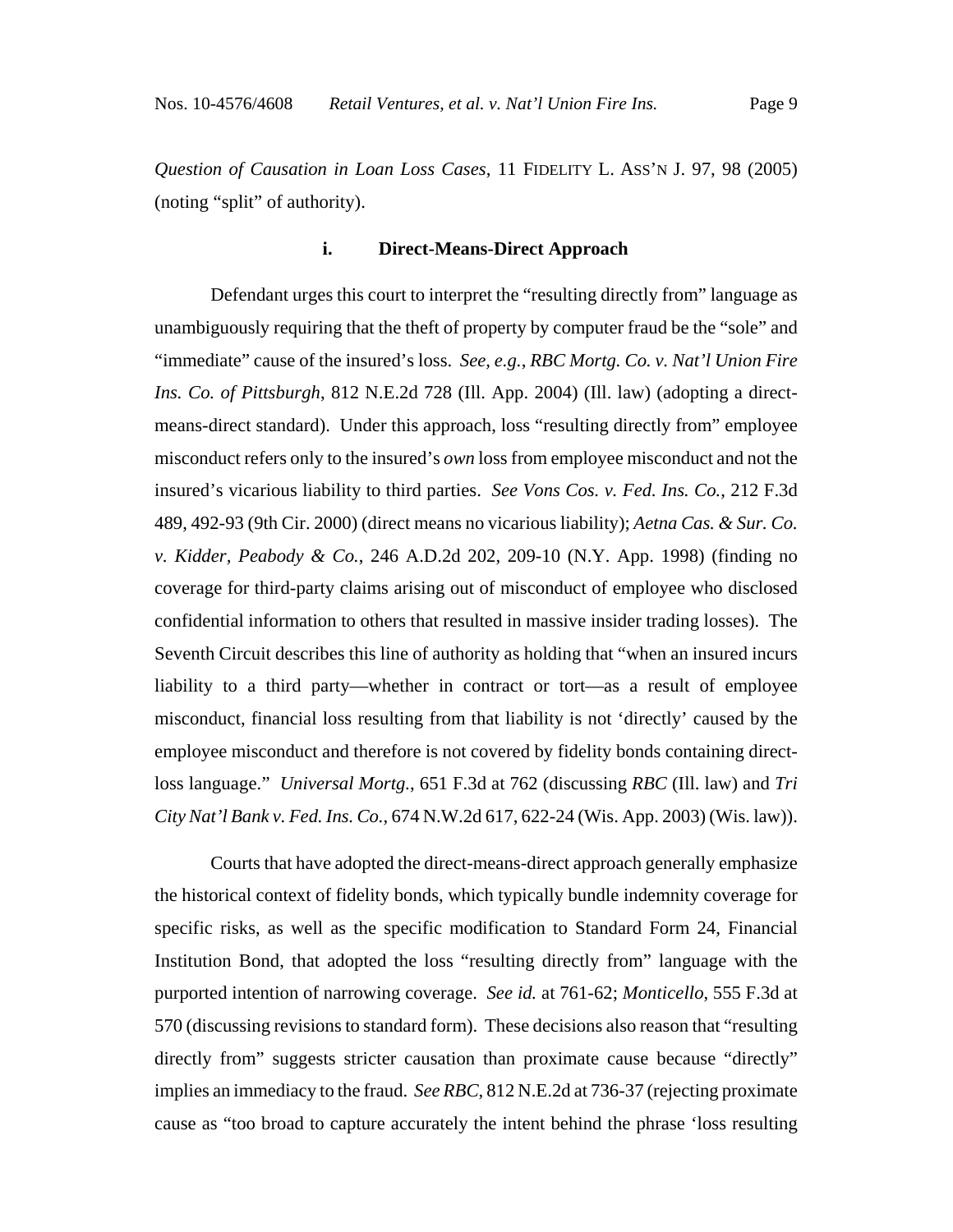directly from'"). In *Universal Mortgage*, the Seventh Circuit also relied on the fact that the state courts in Wisconsin had already adopted the direct-means-direct approach in *Tri City*. 651 F.3d at 762; *see also Direct Mortg. Corp. v. Nat'l Union Fire Ins. Co. of Pittsburgh*, 625 F. Supp. 2d 1171, 1176 (D. Utah 2008) (concluding that the Utah Supreme Court would most likely adopt the direct-means-direct approach as better reasoned and more consistent with the traditional nature of fidelity bonds and the specific language at issue).**<sup>4</sup>**

#### **ii.** *Flagstar Bank*

Defendant argues next that this court has already adopted a "heightened" standard for demonstrating "loss resulting directly from" forgery under a fidelity bond. *Flagstar Bank, FSB v. Fed. Ins. Co.*, 260 F. App'x 820 (6th Cir. 2008) (Mich. law) (unpublished); *see also Merchants Bank & Trust v. Cincinnati Ins. Co.*, No. 06-cv-561, 2008 WL 728332, at \*4 (S.D. Ohio Mar. 14, 2006) (unpublished). However, this argument overstates both the holding in *Flagstar* and its application to this case.

First, there was no issue of liability to third parties in *Flagstar* as the insured was seeking coverage for its own losses incurred when a mortgage broker defaulted on a \$20 million line of credit obtained using fraudulent mortgage documents that were premised on *fictitious* collateral. *Flagstar*, 260 F. App'x at 821. This court held that because the forged promissory notes "would not have held value even if they had authentic signatures," Flagstar's loss did *not* result directly from the forgery. *Id*. at 822- 23. We explained that: "The district court correctly followed the logic of cases holding that financial institution bonds, which cover losses resulting either directly or indirectly from forgery, do not cover losses arising from the extension of loans based on fictitious

<sup>&</sup>lt;sup>4</sup> Even these cases, however, recognize that "there are instances when third party losses may be covered under fidelity bonds." *Tri City*, 674 N.W.2d at 805, n.9. A direct loss may be caused by an "employee's theft of property for which it is legally liable, the typical case being where the insured is a bailee or trustee of property." *Vons*, 212 F.3d at 491; *see also First Defiance Fin. Corp. v. Progressive Cas. Ins. Co.*, 688 F. Supp. 2d 703, 707 (N.D. Ohio 2010) (holding that employer incurred direct loss resulting from the theft of customer funds held in trust by the employer under fidelity bond), *aff'd in part*, <br>
\_\_ F.3d \_\_, 2012 WL 3104517 (6th Cir. Aug. 1, 2012). We do not reach plaintiffs' alternative argument that even under a direct-means-direct approach the losses would not be excluded because this case involves "theft" of insured property from plaintiffs' computer system.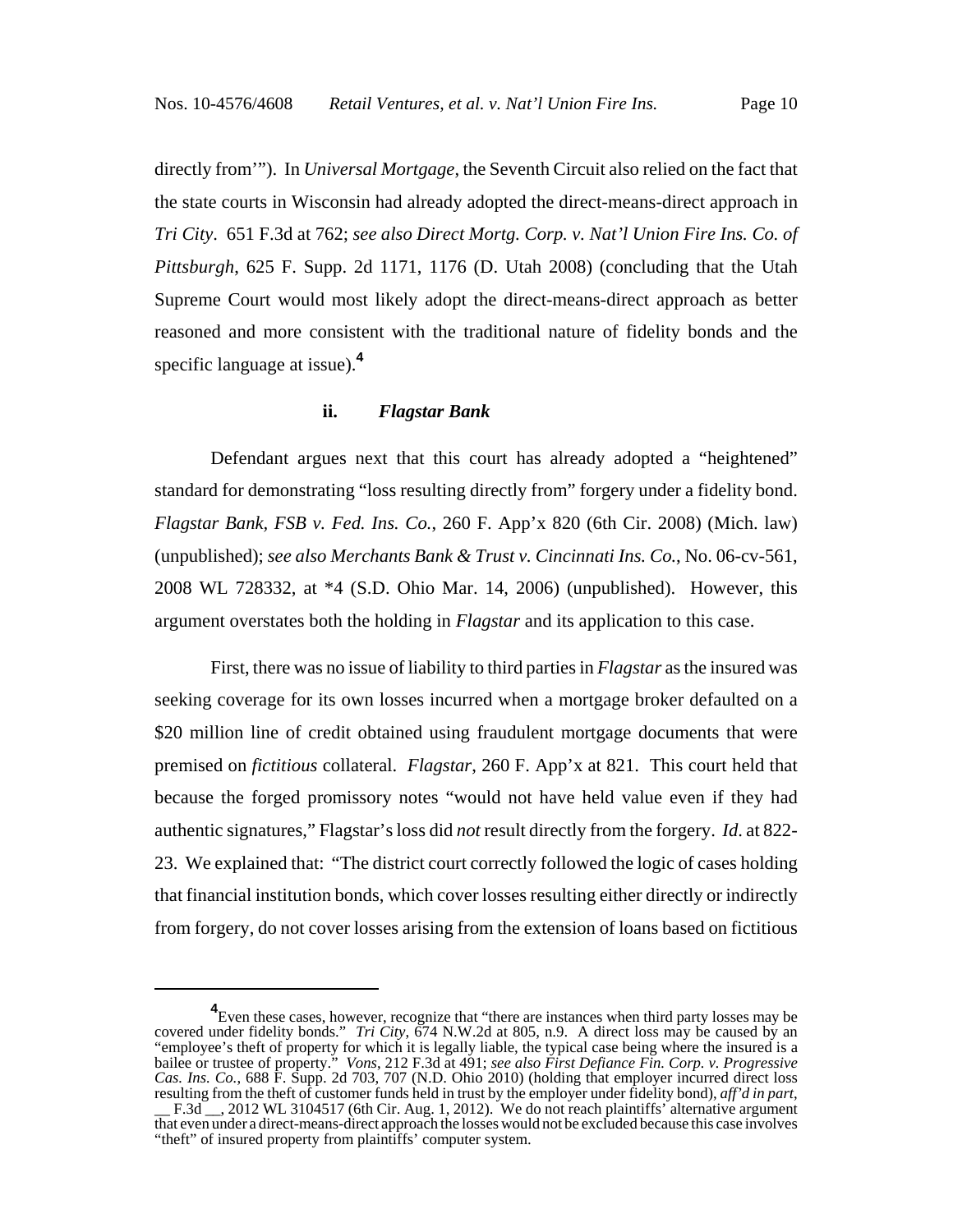collateral." *Id*. at 823 (citations omitted); *see also Beach Comm. Bank v. St. Paul Mercury Ins. Co.*, 635 F.3d 1190, 1196 (11th Cir. 2011). This was also the basis for distinguishing this court's prior decision in *Union Planters Bank*, which involved forged signatures on duplicate mortgages. *See Union Planters Bank, NA v. Cont'l Cas. Co.*, 478 F.3d 759 (6th Cir. 2007).

Further, *Flagstar*'s reference to a "heightened" causation standard arose in distinguishing *First National Bank of Manitowoc v. Cincinnati Insurance Co.*, 485 F.3d 971, 979 (7th Cir. 2007), which held that loss involving fictitious collateral could be covered as loss "by reason of" the forgery under Insuring Agreement E (even if it would not be covered as a loss "resulting directly from" forgery under Insuring Agreement D). This court also distinguished dicta from *Manitowoc* that criticized a decision of the Georgia Court of Appeals for failing to address the separate language of Insuring Agreements D and E. *Flagstar*, 260 F. App'x at 824 n.1. Despite this court's implicit acceptance of the distinction drawn in *Manitowoc*, it overstates the case to say *Flagstar* adopted a heightened causation standard for the phrase "resulting directly from" in a financial institution bond or commercial crime policy. *Cf. Union Planters*, 478 F.3d at 764 (applying Tennessee's proximate cause standard to determine whether loss "resulted directly from" loans extended on the basis of forged collateral).

#### **iii. Proximate Cause**

Plaintiffs maintain that the district court correctly concluded that the Ohio Supreme Court would follow those courts that have adopted proximate cause as the standard for determining "direct loss" in the fidelity coverage context. *See, e.g.*, *Auto Lenders Acceptance Corp. v. Gentilini Ford, Inc.*, 854 A.2d 378, 385-86 (N.J. 2004) (N.J. law); *Frontline Processing Corp. v. Am. Econ. Ins. Co.*, 149 P.3d 906, 909-11 (Mont. 2006); *Scirex Corp. v. Fed. Ins. Co.*, 313 F.3d 841, 850 (3d Cir. 2002) (Pa. law); *FDIC v. Nat'l Union Fire Ins. Co. of Pittsburgh*, 205 F.3d 66, 76 (2d Cir. 2000) (N.J. law); *Resolution Trust Corp. v. Fid. & Deposit Co. of Md.*, 205 F.3d 615, 655 (3d Cir. 2000) (N.J. law); *Jefferson Bank v. Progressive Cas. Ins. Co.*, 965 F.2d 1274, 1281-82 (3d Cir. 1992) (Pa. law).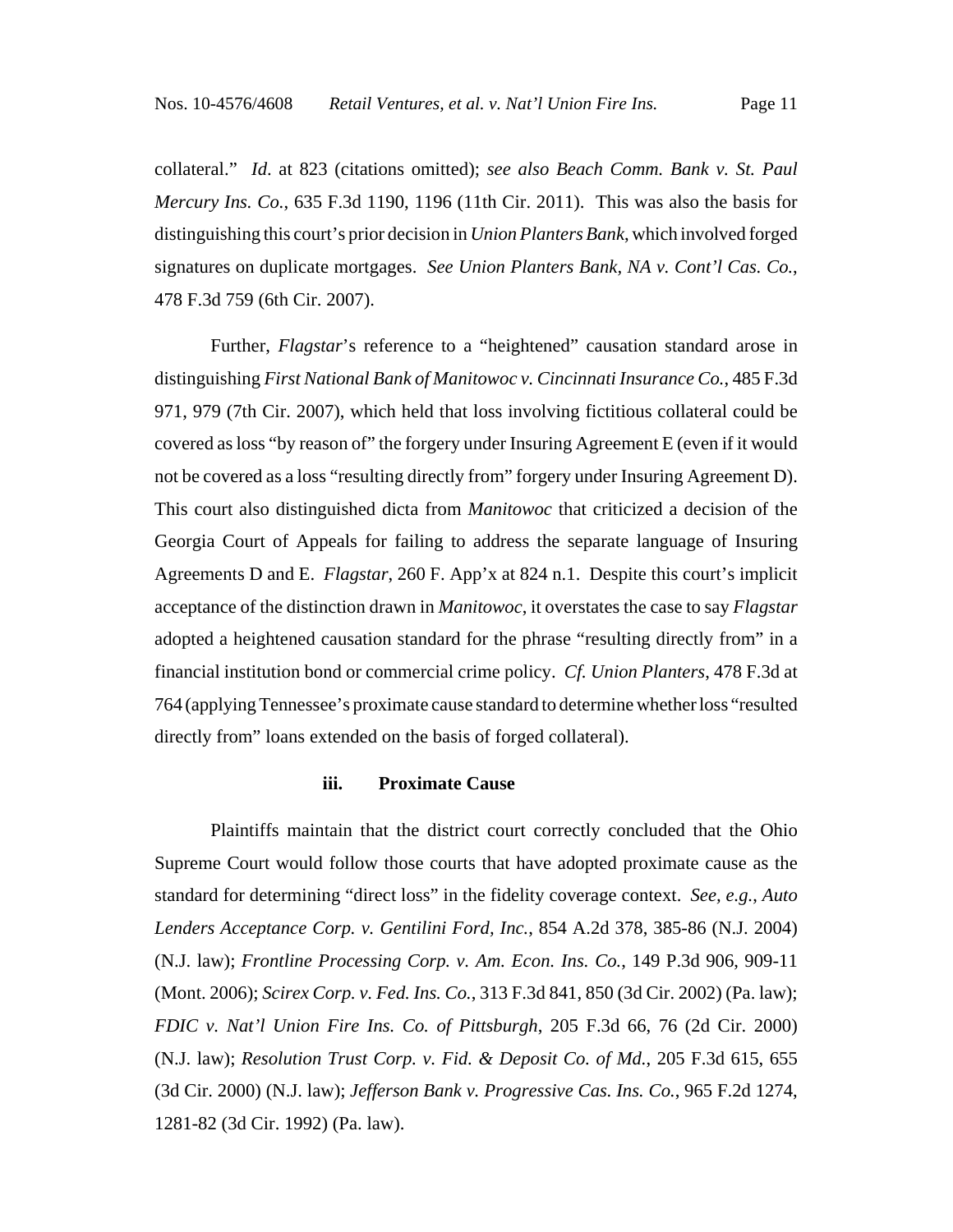In *Auto Lenders*, the most prominently cited of these cases, the insurer argued that losses incurred by the insured in repurchasing fraudulent installment loan contracts were not covered because there was no "direct loss of or damage to" property, money, or securities as a result of employee dishonesty. Rejecting this contention, the New Jersey Supreme Court adopted "the conventional proximate cause test as the correct standard to apply when determining whether a loss resulted from the dishonest acts of an employee." *Auto Lenders*, 854 A.2d at 387. The Court explained (1) that although the New Jersey courts had not decided the issue in the context of fidelity or dishonest employee coverage, proximate cause had been applied in determining direct loss under other kinds of insurance; (2) that federal courts, including the Second and Third Circuits in *Scirex*, *FDIC*, and *Resolution Trust*, had adopted a proximate cause standard for determining "direct loss" as a result of employee dishonesty; and (3) that this standard was consistent with the general principle of New Jersey law that coverage provisions are to be interpreted broadly.

Similarly, the Montana Supreme Court held that "the term 'direct loss' when used in the context of employee dishonesty coverage afforded under a business owner's liability policy, applies to consequential damages incurred by the insured that were proximately caused by the alleged dishonesty." *Frontline Processing*, 149 P.3d at 911. After its CFO embezzled funds and failed to pay its payroll and income taxes, Frontline sought coverage for costs it incurred to investigate its employee's misconduct, address the financial condition of the company, and pay costs, fees, penalties and interest assessed by the IRS. The Court distinguished *Tri City*, *RBC*, and *Vons* because they involved third party claims; concluded that—as in *Jefferson*, *Scirex*, and *Auto Lenders—*"a proximate cause analysis [was] appropriate in determining whether a loss is 'direct' under a fidelity insurance policy"; and added that this comported with the general application of proximate cause to losses under other kinds of insurance policies under state law. *Id*. at 911.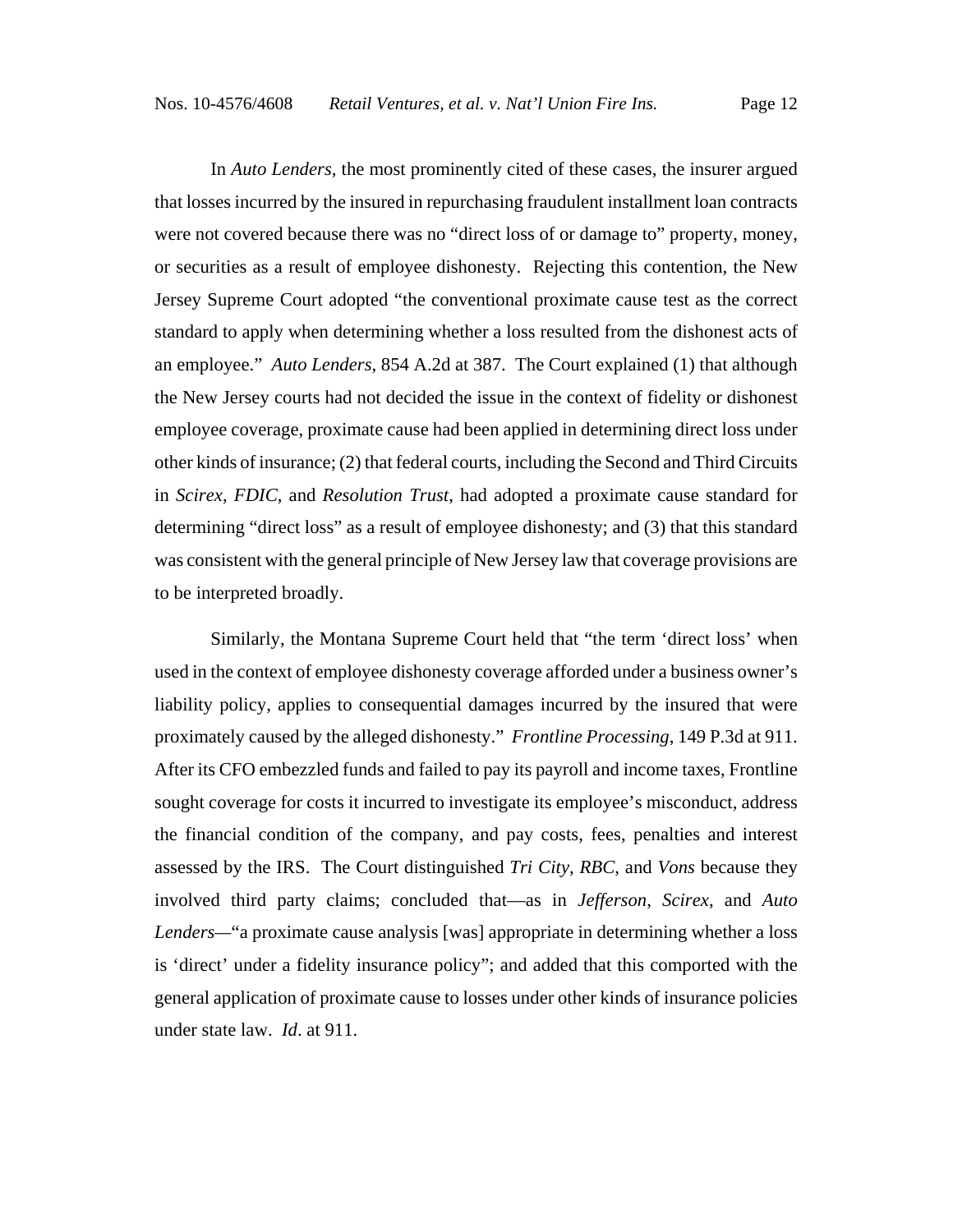### **b. Analysis**

Without ignoring that this is a commercial crime policy directed at the insured's loss and not a commercial liability policy, our task is to determine the intention of the parties from the plain and ordinary meaning of the specific language used. A policy prepared by an insurer "must be construed liberally in favor of the insured and strictly against the insurer if the language used is doubtful, uncertain or ambiguous." *Am. Fin. Corp. v. Fireman's Fund Ins. Co.*, 239 N.E.2d 33, 35 (Ohio 1968). Despite defendant's arguments to the contrary, we find that the phrase "resulting directly from" does not unambiguously limit coverage to loss resulting "solely" or "immediately" from the theft itself. In fact, Endorsement 17 provided coverage for loss that the insured sustained "resulting directly from" the "theft of any Insured property by Computer Fraud," which includes the "wrongful conversion of assets under the direct or indirect control of a Computer System by means of . . . fraudulent accessing of such Computer System." Nor are we persuaded that the general exclusions in Section  $2(k)$ ,  $(m)$ , and  $(n)$  clarify the scope of the computer fraud coverage under Endorsement 17. When the exclusionary language is taken with the computer fraud coverage provisions in Endorsement 17, the meaning of the phrase "resulting directly from" is still ambiguous.

The Ohio courts have not decided whether to apply proximate cause in the context of a fidelity bond or commercial crime policy. Despite plaintiffs' suggestion otherwise, no implicit holding on the issue of causation can be read into the one Ohio court decision that involved a claim for loss "resulting directly from" forgery under a financial institution bond. *See Bank One, Steubenville, NA v. Buckeye Union Ins. Co.*, 683 N.E.2d 50 (Ohio App. 1996) (holding that use of a signature stamp without authorization constituted forgery), *appeal not allowed*, 674 N.E.2d 1186 (Ohio Jan. 29, 1997). Nonetheless, plaintiffs have identified a few Ohio court decisions in which the court applied a proximate cause standard to determine whether there was a "direct loss" under other kinds of first party coverage. *See, e.g.*, *Amstutz Hatcheries of Celina, Inc. v. Grain Dealers Mut. Ins. Co.*, No. 4-77-4, 1978 WL 215799, at \*1-2 (Ohio App. Mar. 15, 1978) (finding coverage against loss of chickens "directly and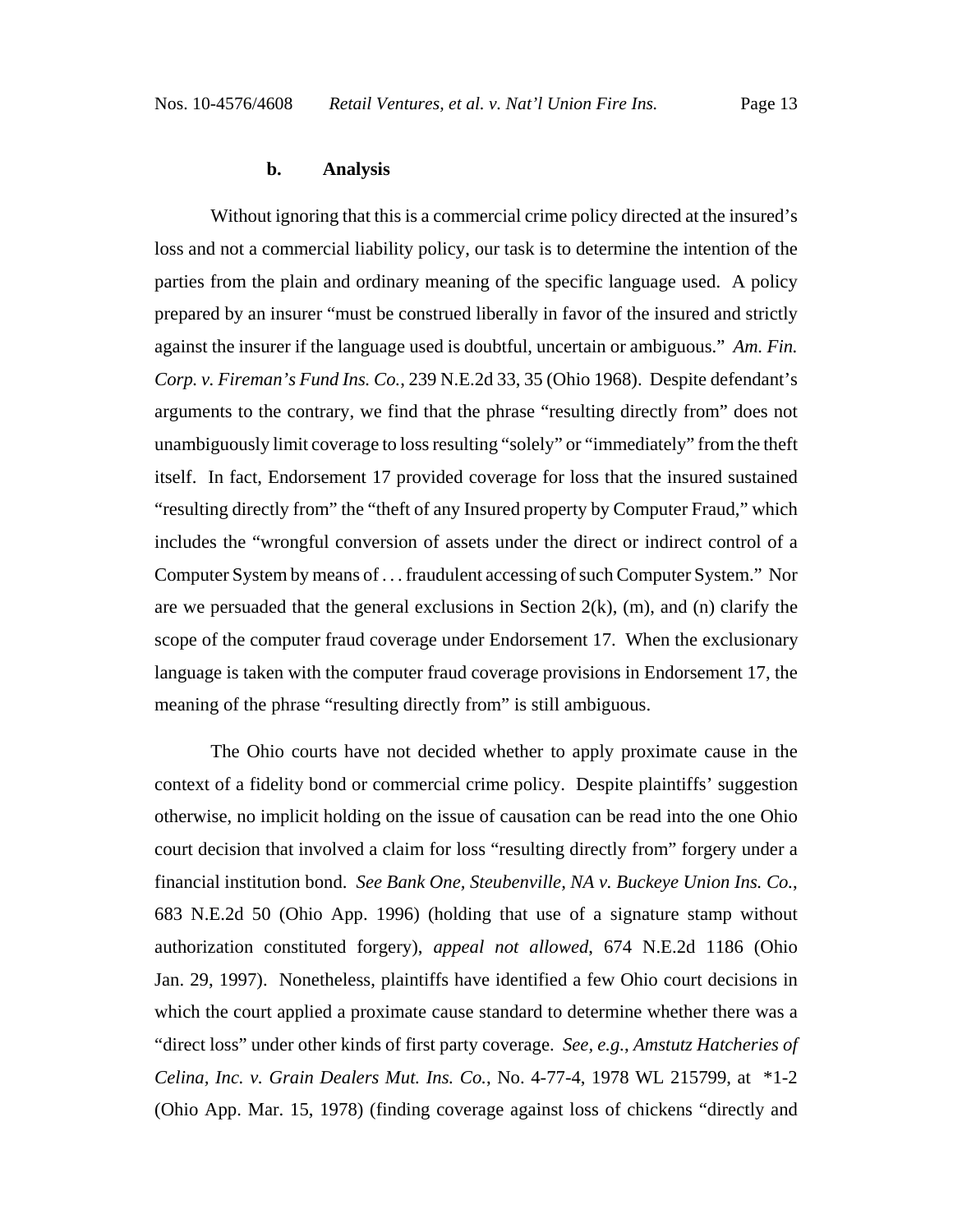immediately resulting from" lightning included suffocation when lightning knocked out power to ventilation system); *Yunker v. Republic-Franklin Ins. Co.*, 442 N.E.2d 108, 113-14 (Ohio App. 1982) (applying proximate cause standard to determine "direct loss" under windstorm policy). Defendant argues that these cases are distinguishable, but has not identified any Ohio decisions that decline to apply a proximate cause standard in determining "direct" loss. Although not relied upon by the district court, these cases support the conclusion that the Ohio courts would apply a proximate cause standard to determine whether the loss was covered in this case.

Consistent with general principles of insurance contract interpretation under Ohio law, we agree with the district court's determination that the Ohio Supreme Court would apply a proximate cause standard to determine whether plaintiffs sustained loss "resulting directly from" the "theft of Insured property by Computer Fraud."

## **2. Exclusion 9**

There is a general presumption under Ohio law that what is not clearly excluded from coverage is included. *Moorman v. Prudential Ins. Co. of Am.*, 445 N.E.2d 1122, 1124 (Ohio 1983). That is, "an exclusion from liability must be clear and exact in order to be given effect." *Lane v. Grange Mut. Cos.*, 543 N.E.2d 488, 490 (Ohio 1989). If an exclusion is ambiguous, it is construed in favor of affording coverage to the insured. *St. Marys Foundry, Inc. v. Emp'rs Ins. of Wausau*, 332 F.3d 989, 993 (6th Cir. 2003) (Ohio law). The insurer bears the burden of proving the applicability of an exclusion in its policy. *Cont'l Ins. Co. v. Louis Marx Co.*, 415 N.E.2d 315, 317 (Ohio 1980).

Apart from the question of coverage, defendant relied on the following specific exclusion in Paragraph 9 of Endorsement 17:

9. Coverage does not apply to any loss of proprietary information, Trade Secrets, Confidential Processing Methods, or other confidential information of any kind.

Defendant argues that the district court erred in finding that this exclusion did not bar coverage in this case.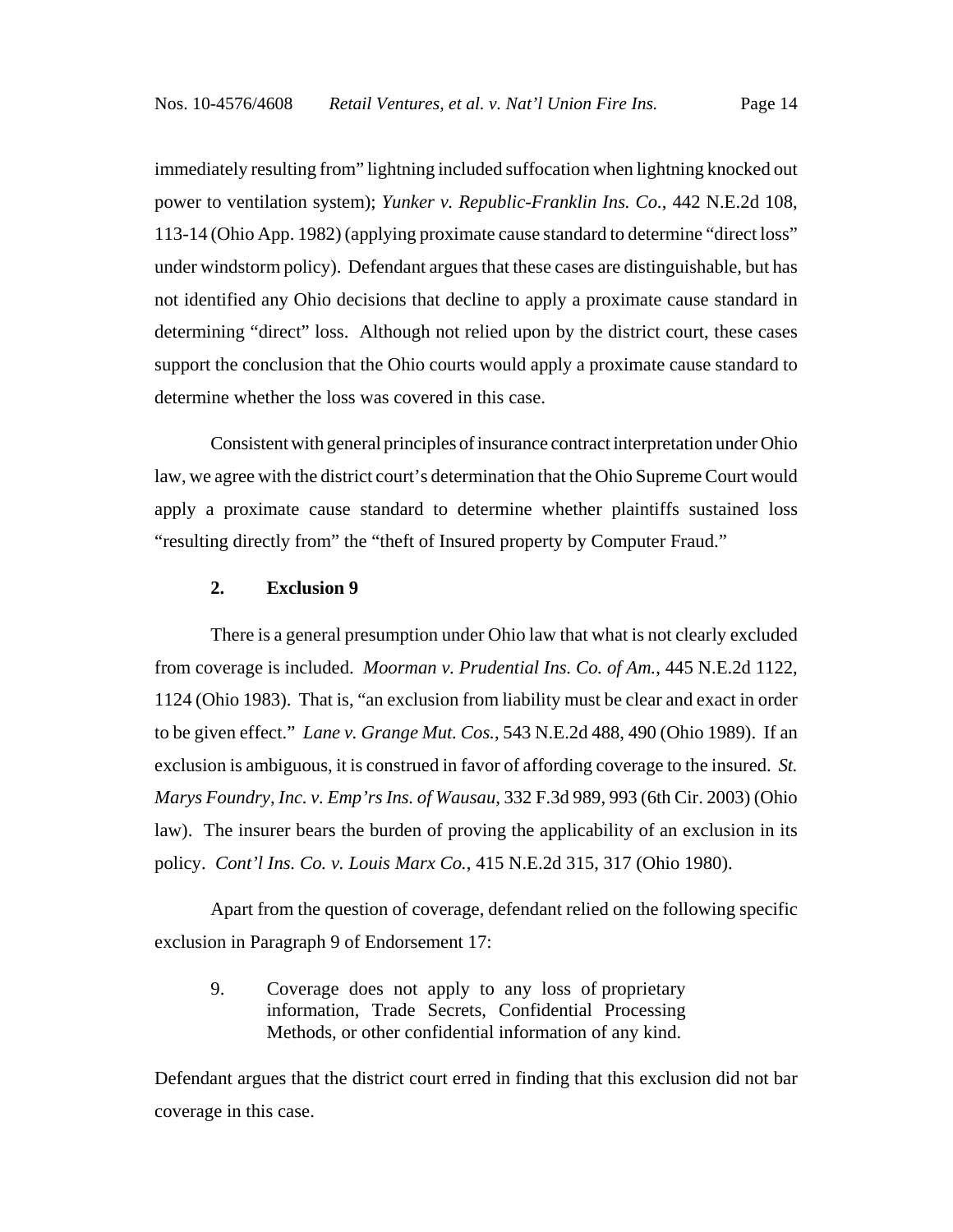Relying on dictionary definitions for the word "loss," the district court found that "loss of" was ambiguous because it could reasonably mean either "destruction of" or "deprivation/losing possession of" the specified items. However, as defendant argues, the existence of more than one dictionary definition does not make a term ambiguous. *See AGK Holdings, Inc. v. Essex Ins. Co.*, 142 F. App'x 889, 892 (6th Cir. 2005) (unpublished). By excluding coverage for *any* loss, Paragraph 9 plainly excludes coverage for both loss by destruction and loss of possession of the specified items. Plaintiffs also argue that "any loss" should not be read to include fraudulent accessing and copying of information without removing, interfering with access, or destroying the data on plaintiffs' computer system. However, the plain and ordinary meaning of "any loss" encompasses the "theft" of such data even if it is not destroyed or rendered inaccessible in the process. Finally, the district court found that the exclusion did not clearly include financial loss because "any loss of" an item is not the same as *financial loss attributed to* the loss of an item. However, if there were no coverage for the loss of the information itself, there would also be no coverage for damages resulting from the loss of the information.

Nonetheless, the district court also concluded that even if the copying of customer information was a "loss" it was not a loss of "proprietary information . . . or other confidential information of any kind." Defendant has not shown that this was error. Defendant argues first that plaintiffs should be bound to an interpretation consistent with the assertions made by counsel in five short cover letters to the FTC stating that plaintiffs considered "the enclosed documents to be highly confidential, as the documents address security measures used by DSW to maintain the confidentiality of its trade secret and proprietary information (which includes customer information)." On the contrary, the parenthetical reference to "customer information" cannot be considered an admission regarding the applicability of the Exclusion in paragraph 9. Moreover, plaintiffs respond that the documents which were disclosed under these cover letters did not actually include the downloaded customer payment information in question.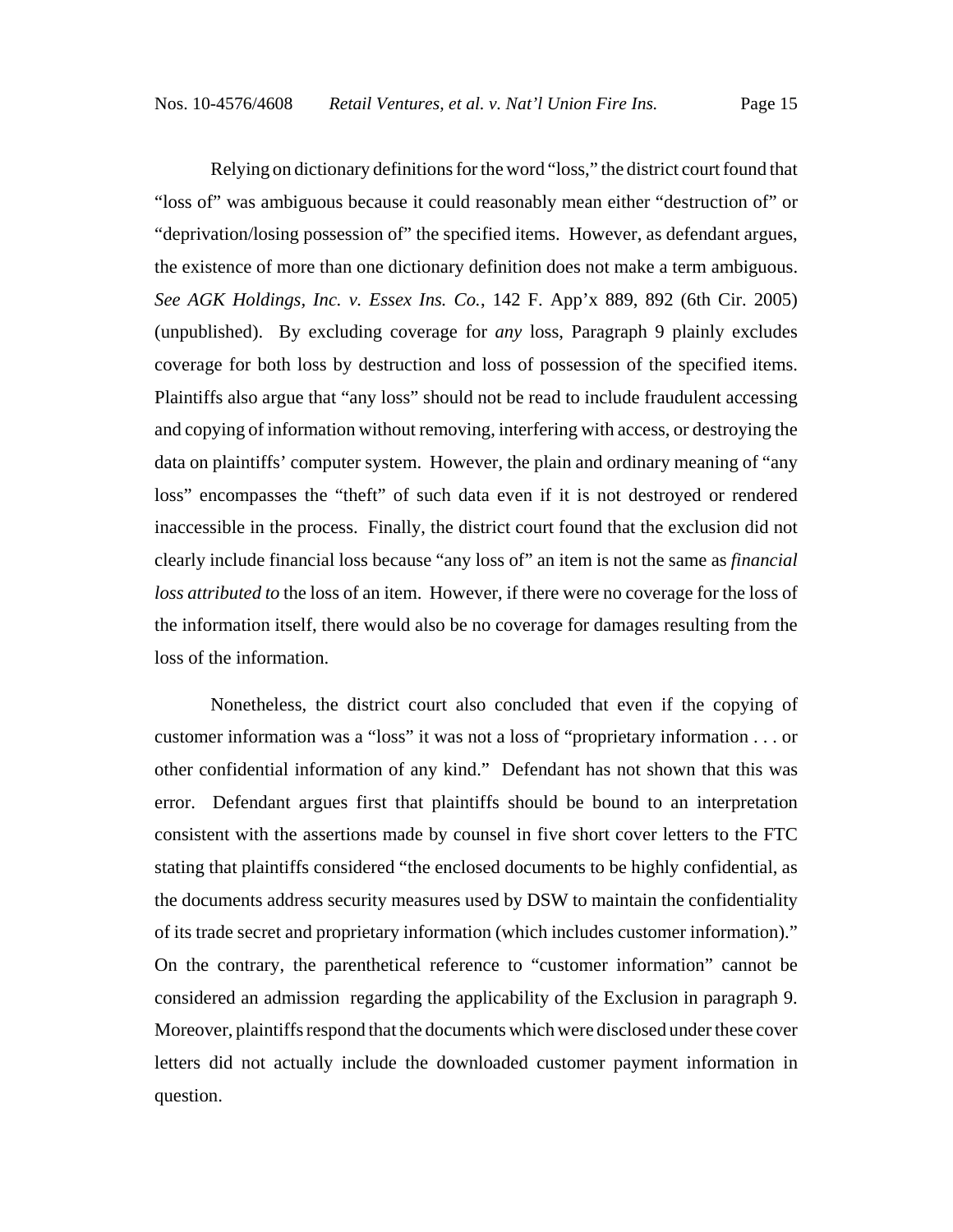Examining the exclusion for its plain and ordinary meaning, the district court concluded that loss of proprietary information would mean the loss of information "to which Plaintiffs own or hold single or sole right." In fact, as the district court found, the stolen customer information was not "proprietary information" at all, since the information is owned or held by many, including the customer, the financial institution, and the merchants to whom the information is provided in the ordinary stream of commerce. The district court did not err in finding that the stored data consisting of customer credit card and checking account information would not come within the plain and ordinary meaning of "proprietary information."**<sup>5</sup>**

Defendant made no claim that the customer information constituted "Trade Secrets" or "Confidential Processing Methods," but argued that the customer information came within the broad "catch-all" clause excluding coverage for "loss of . . . confidential information of any kind." As defendant argued, the evidence shows that plaintiffs recognized in contracts with credit card companies, under standards applicable to the processing of credit card payments, and in internal policies and procedures, that the confidentiality of customer credit card and checking account information would and should be protected from unauthorized access or disclosure. However, to interpret "other confidential information of any kind" as defendant urges—to mean any information belonging to anyone that is expected to be protected from unauthorized disclosure—would swallow not only the other terms in this exclusion but also the coverage for computer fraud.

The district court rejected the broad interpretation of "confidential information" urged by defendant because, under the principle of *ejusdem generis*, the general term must take its meaning from the specific terms with which it appears. *See Allinder v. Inter-City Prods. Corp.*, 152 F.3d 544, 549 (6th Cir. 1998). Although defendant argues

**<sup>5</sup>** Defendant cites to a partially reversed decision that described extensive and detailed customer profiles (including personal information, preferences, and travel histories) kept by the Four Seasons Hotels as proprietary in a case alleging misappropriation of trade secrets and violation of federal statutes. *See Four Seasons Hotels & Resorts BV v. Consorcio Barr, SA.*, 267 F. Supp. 2d 1268, 1276-78 (S.D. Fla. 2003), *rv'd in part without opinion*, 138 F. App'x 297 (11th Cir. 2005). There is no indication that plaintiffs' centrally stored file of customer payment data contained similarly proprietary information.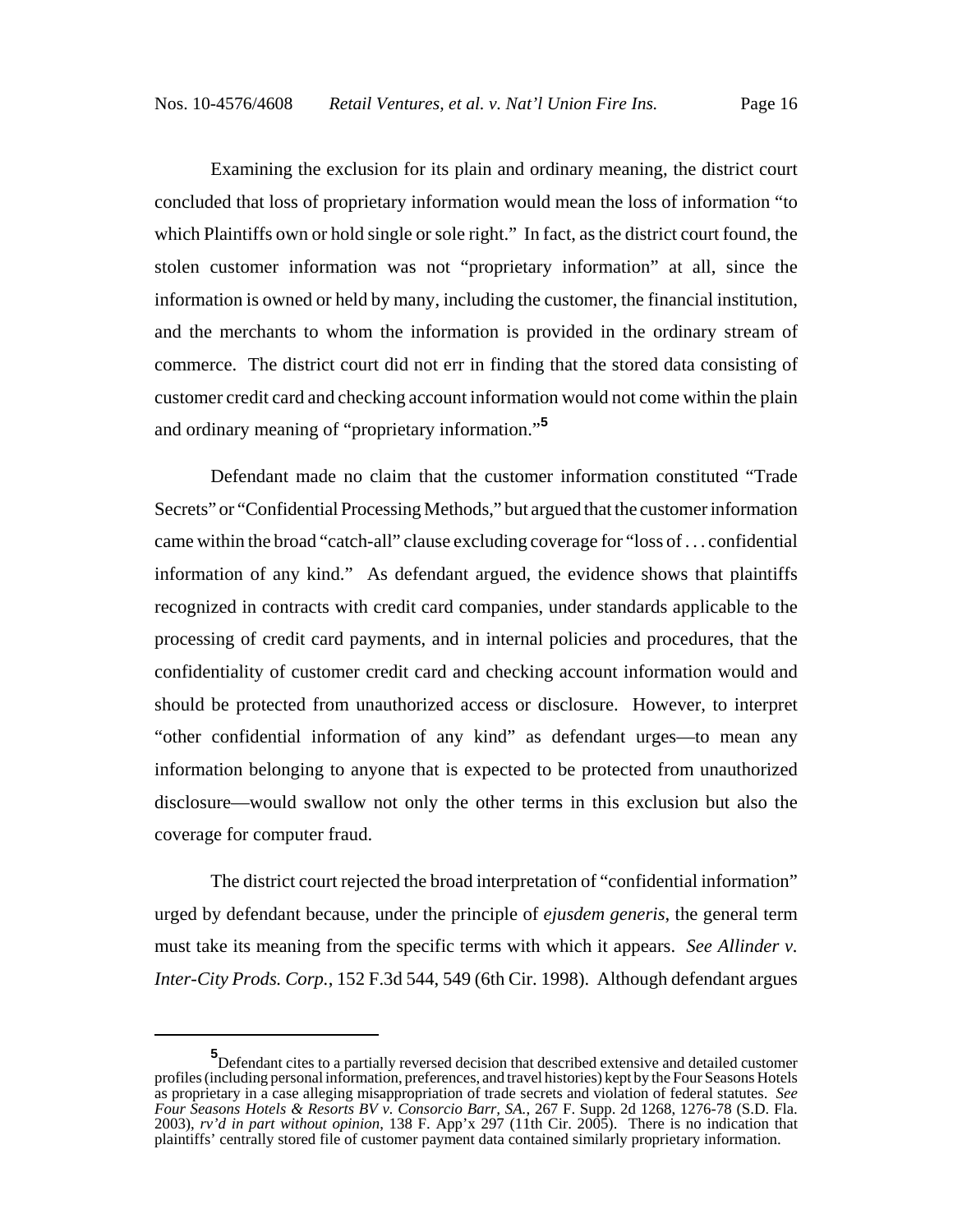that this rule of statutory construction does not apply to insurance contracts, the Ohio courts have used the doctrine of *ejusdem generis* in interpreting insurance and other contracts. *See, e.g.*, *Sherwin-Williams Co. v. Travelers Cas. & Sur. Co.*, No. 82867, 2003 WL 22671621, at \*4 (Ohio App. Nov. 13, 2003) (applying doctrine to limit "invasion of right to private occupancy" to preceding terms "wrongful entry" and "eviction"); *Direct Carpet Mills Outlet v. Amalg. Realty Co.*, No. 87AP-101, 1988 WL 84405, at \*3 (Ohio App. Aug. 11, 1988) (finding "accident of any kind" in exclusion must be read to refer to accidents similar in kind to the terms "fire, explosion, and wind" that preceded it). Moreover, defendant's contention that the doctrine does not apply because the exclusion does not list specific terms followed by a general term is without merit. The terms "Trade Secrets" and "Confidential Processing Methods" were capitalized, suggesting a specific meaning, although they were not defined in the policy.

Looking to the common law definition of "trade secrets," and dictionary definitions for "confidential" "processing" and "method," the district court reasonably concluded that the term "Trade Secrets" means "*Plaintiffs*' information which is used in *Plaintiffs*' business, and which gives *Plaintiff* an opportunity to obtain advantage over competitors who do not know or use the information." Similarly, "Confidential Processing Methods" means *plaintiffs*' secret process or technique for doing something, "which in the context of the Exclusion, relates to Plaintiff[s'] business operation." The district court did not err in finding that "proprietary information," "Trade Secrets," and "Confidential Processing Methods," are specific terms that all pertain to secret information of plaintiffs involving the manner in which the business is operated. The last item, "other confidential information of any kind," is most certainly general and should be interpreted as part of the sequence to refer to "other secret information of *Plaintiffs* which involves the manner in which the business is operated." The "stolen" customer information was not plaintiffs' confidential information, but was obtained from customers in order to receive payment, and did not involve the manner in which the business is operated. The district court did not err in finding that the loss in this case was not clearly excluded by Paragraph 9 of Endorsement 17.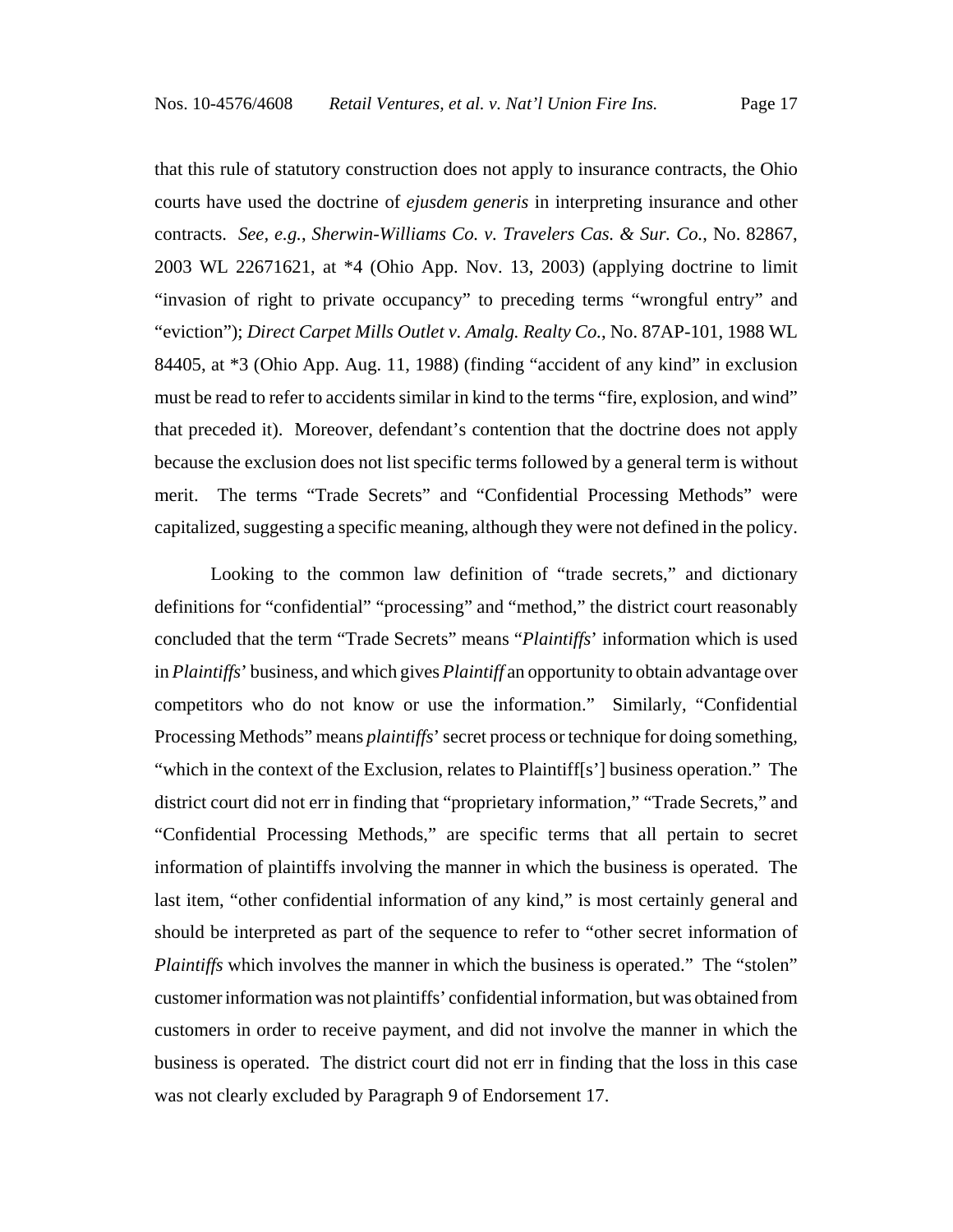#### **B. Plaintiffs' Cross-Appeal**

Plaintiffs appeal the decision granting summary judgment to defendant on the tort claim for breach of the duty of good faith and fair dealing under Ohio law. *See Hoskins v. Aetna Life Ins. Co.*, 452 N.E.2d 1315, 1316 (Ohio 1983). An insurer fails to exercise good faith when it refuses to pay a claim without "reasonable justification." *Zoppo v. Homestead Ins. Co.*, 644 N.E.2d 397, 399-400 (Ohio 1994) (holding that actual intent is not an element of the tort of bad faith); *see also Corbo Props., Ltd. v. Seneca Ins. Co.*, 771 F. Supp. 2d 877, 880 (N.D. Ohio 2011). Denial of a claim may be reasonably justified when "the claim was fairly debatable and the refusal was premised on either the status of the law at the time of the denial or the facts that gave rise to the claim." *Tokles & Son, Inc. v. Midwestern Indemn. Co.*, 605 N.E.2d 936, 943 (Ohio 1992).

First, arguing that the district court applied the wrong legal standard, plaintiffs contend that Ohio's default-ambiguity rule of construction means that an insurer can deny coverage in good faith *only if* it had reason to believe that its interpretation was the *only reasonable one.* There is no support for this proposition in Ohio law, which recognizes distinct standards for determining breach of contract and breach of the duty of good faith. In fact, the Ohio Supreme Court has stated that "[m]ere refusal to pay insurance is not, in itself, conclusive of bad faith." *Hoskins*, 452 N.E.2d at 1320; *see Schuetz v. State Farm Fire & Cas. Co.*, 890 N.E.2d 374, 393-94 (Ohio Ct. Com. Pl. 2007) (rejecting argument that breach of the duty to defend also establishes bad faith). To incorporate the default-ambiguity cannon into a bad faith claim as plaintiffs suggest would conflate the two claims and equate bad faith with breach of contract.**<sup>6</sup>**

Next, plaintiffs challenge the district court's conclusion that the coverage question was "fairly debatable" on the grounds that the defendant did not, in fact, rely on the "direct loss" issue in denying coverage. Although the denial letters did not specifically reference the "resulting directly from" language, there was mention of the fact that the policy did not cover "indirect losses" such as fines, penalties and interest.

**<sup>6</sup>** Plaintiffs' reliance on the Tenth Circuit's decision to the contrary in *Wolf v. Prudential Insurance Co. of America*, 50 F.3d 793, 800 (10th Cir. 1995), is misplaced.